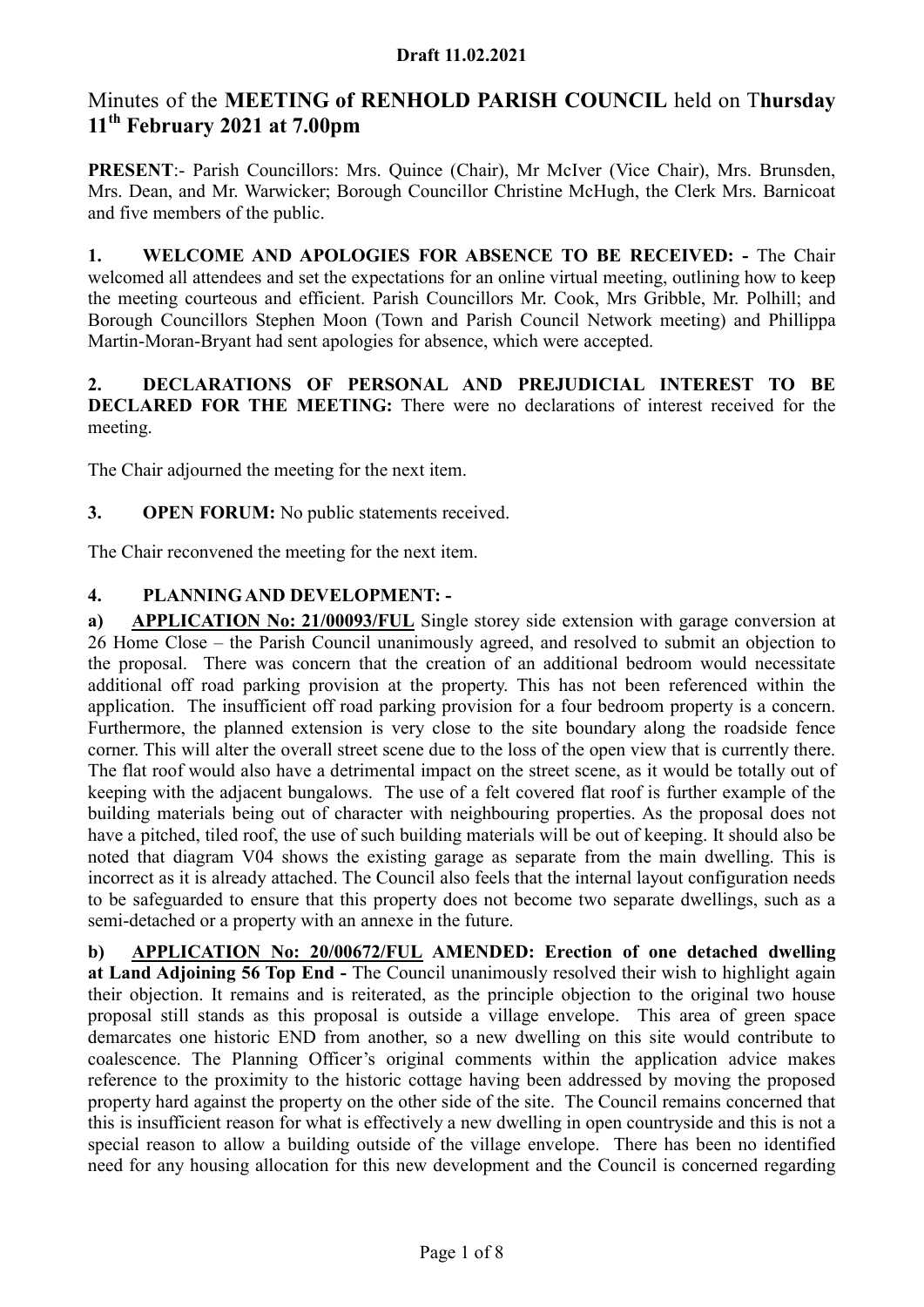the safeguarding the potential future use of the site. If permission is granted for one new dwelling, then it sets a precedent and a second dwelling will no doubt follow.

c) APPLICATION No: 20/02212/TPO T1 and T2 Willow trees - Remove. T3 Ash and T4 Willow - 30% crown reduction at 90 Hookhams Lane - The Council unanimously agreed, resolving that there is no objection to this application for the crown thinning. The Council would not be keen to lose the two willows beside the house, so request that they are only cut down if they really are beyond saving. The Council feels that there should be a request that both trees are replaced.

### MD arrived at this point of the meeting

d) APPLICATION No: 21/00036/FUL New detached garage at South End Barn, The Grain Store, Renhold Road - The Committee unanimously agreed resolving to continue to object to this application. The proposed garage is still too large, disproportionate to the property and dominates the sight line from the front and roadside approach. It is also out of keeping and is completely out of character with the neighbouring pan-tiled farmhouse hard behind. The Council believes that this was a change of use with the condition that it uses only the old barn's footprint, which does not mean there is a right to develop next door to it. It is felt that if the Officer is minded to approve, then there must be conditions applied; namely that there is tree and shrub planting to assist screening of the stark contrast between this proposal and nearby existing pan-tiled roofed structures.

e) APPLICATION No: 20/03040/FUL Two storey rear/side extension and side dormer to existing garage to form annexe at first floor level at Tudor House, 1 Church Hill Ravensden – It was unanimously agreed, resolving that the Council have no comment on this application.

f) APPLICATION No: 21/00200/FUL Erection of detached annexe to replace existing garage at The Laurels, 2 Ravensden Road - the Committee unanimously agreed resolving to object to this application. There is no need for a separate new access for the annexe. However, the Council did not object to the principle of an annexe as long as it does not become a standalone new property. There is concern over a new road access which is not needed, and that it is proposed at a dangerous location off Hookhams Lane close to a right-angle bend with Ravensden Road joining at the apex of that bend. It is the busiest and most dangerous junction in Renhold which is why the Parish Council have invested in Vehicle Activated Signs at nearby locations on Hookhams Lane and Ravensden Road. The Council is worried about the safety and visibility of a new access so close to the junction. It was also noted that the 'living area' shown has no kitchen.

g) APPEAL CONSULTATION: INSPECTORATE No: APP/K0235/W/20/3264516 FOR PLANNING APPLICATION No: 18/01390/FUL taken to appeal following local authority refusal of application for proposed log cabin for recreational use at Plot C, Water Lane - The Council unanimously agreed to resolve that the following comments be submitted. There continues to be an objection to this application and the Council asks for it to be raised with the Inspector because, in addition to all the previously submitted comments made by the Parish Council to this application, concern remains about the distance for emergency service and refuse collection vehicles to access this plot. The Planning Officer's reasons for rejection on policy grounds are comprehensive and there are no material changes. There should also to be a reference within the submission to the Inspector that there has been a recent planning appeal regarding a log cabin, which was dismissed in Bletsoe. Further concern is raised that there continues to be no evidence that this cabin has been built to current British Standards BS3632.

Applications that were received after the agenda was published were noted:

20/00713/S73A Retrospective planning permission for retention of annexe building with basement (with amendments to approved scheme and further additional information) at Greenacres 6A Green End – amended plans received. Planning Officer has confirmed that comments made after the March Parish Council meeting are acceptable. It was confirmed this application has been called in to Planning Committee if the Officer is minded to recommend the application for approval.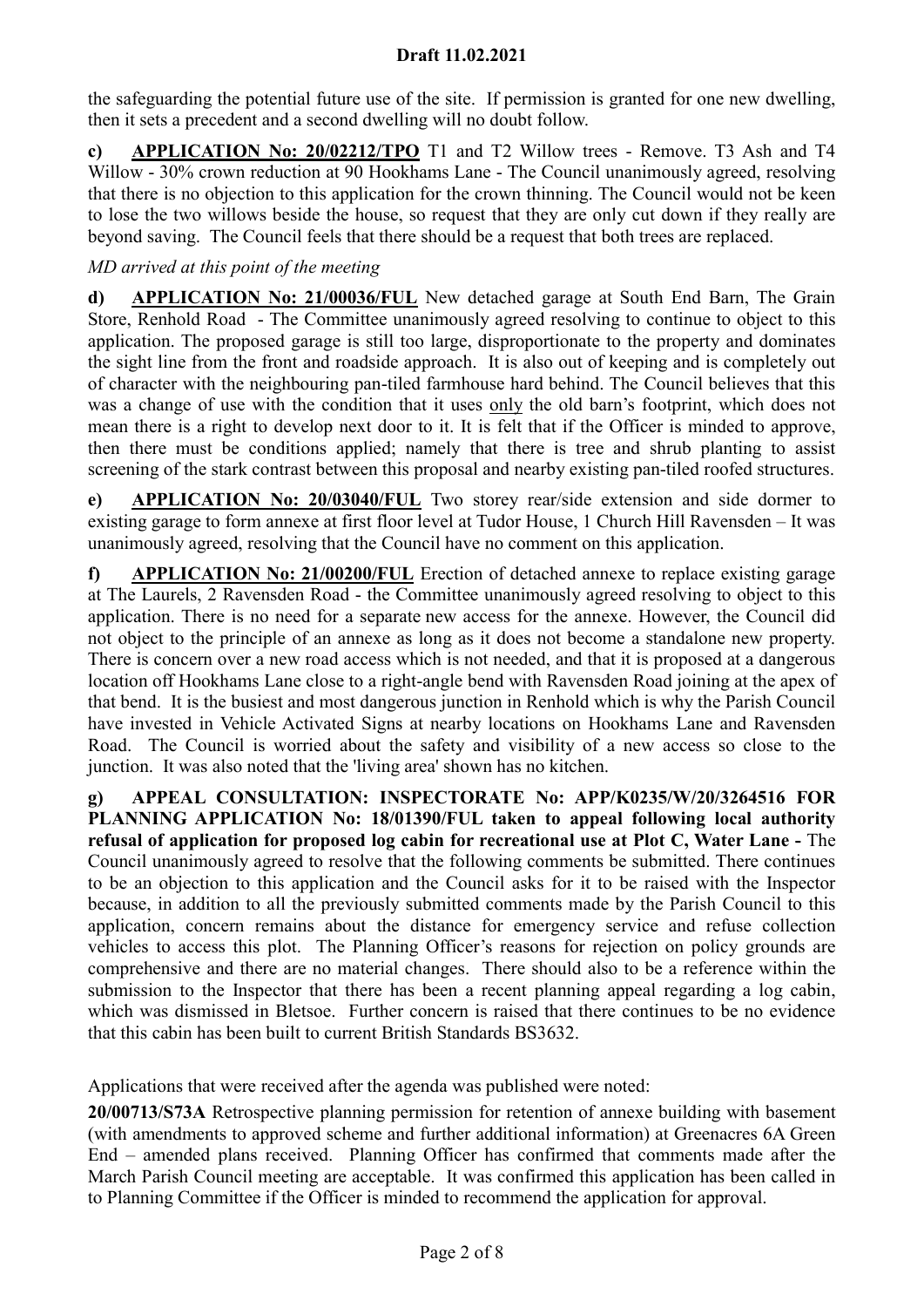21/00342/TPO Tree Preservation Order Application - T1 - Horse Chestnut - Reduce branches back from BT cables at Hill Farm 1 Church End - time extension request has been submitted.

h) Update on Borough Council Officer planning policy and highways communications regarding safeguarding Salph End – The collated questions have been shared with Borough Councillors, the appropriate Borough Council Officers have been identified, and a meeting is to be arranged. Borough Councillor Moon is supporting the Parish Council at these meetings.

i) Update on East West Rail route consultation, to include consideration of engaging with professional consultants to advise the Parish Council on the consultation documents and to agree how parishioners will be advised of Public Consultation – The Council has continued to engage widely. Meetings have taken place with Jon Shortland, the Borough Council liaison for East West Rail, and engagement with the local parish network continues to coordinate a campaign. Social media information has been circulated to Renhold residents on how to support the challenge of Route E, and a petition has been collated. Direct communications with East West Rail have also taken place, and currently a Renhold representative is at the Town and Parish Council network event run by the Borough Council where the lead sponsor, Will Gallagher, from East West Rail is addressing Borough parishes. Work has been done on planning a thorough approach to ensure that there is meaningful engagement for the Renhold community and a robust, knowledgeable response collated by this Parish Council. It was unanimously resolved that the Parish Council will fund up to £2,000 towards communication, raising awareness of the consultation and encouraging Renhold residents to engage in the process. This will include signage, posters, boards as well as leaflet distributions to every household to notify residents of the consultation time line and key issues for Renhold, then inform residents of the Parish Council's response and finally, towards the later stage of the consultation, a village communication to remind residents of the deadline. The Parish Council has also explored engaging with appropriate specialist expertise who can review the lengthy and very technical documents that will be within the consultation, focusing on highly skilled areas such as Engineering, Noise and Environmental Landscape impact to challenge the East West Rail conclusions if needed. There is an Environmental Specialist within the parish who has offered support. Quotations are being sought for other specialist areas. Renhold will also be represented at forthcoming meetings planned with Richard Fuller MP, and the Minister of State for transport Chris Heaton-Harris, Jon Shortland from Bedford Borough Council and Will Gallagher from East west Rail.

j) Neighbourhood Plan Working Group update - Keith Herkes, a member of the Group, reported on the recent work, with a number of items continuing to be progressed such as the Green Infrastructure Plan and the group is looking to work collaboratively with the Parish Council to have a vibrant online presence.

k) To consider request from Colmworth Parish Council to object in principle to the Wyboston Garden Village proposal – The Parish Councillors agreed to resolve, one abstention in the vote, that following a review of the information from Colmworth Parish Council that the Parish Council would submit an objection in principle to the proposed Wyboston Garden Village given the detrimental impact on the local road network that it will have.

5. MINUTES OF THE LAST MEETING:- It was resolved to approve the minutes of  $6<sup>th</sup>$ January full Council Meeting and the Planning Committee held on  $3<sup>rd</sup>$  February. Minutes to be signed by the Chair as a true and accurate record.

6. STANDING ORDERS REVIEW:- This to be an item for the March meeting.

7. ANNUAL PARISH ELECTORS MEETING:- The Council wishes to continue to ensure that they engage with the Parish Electors and the Village Organisations, who, more so than ever over the last twelve months, have been through a great deal. It was unanimously agreed, and a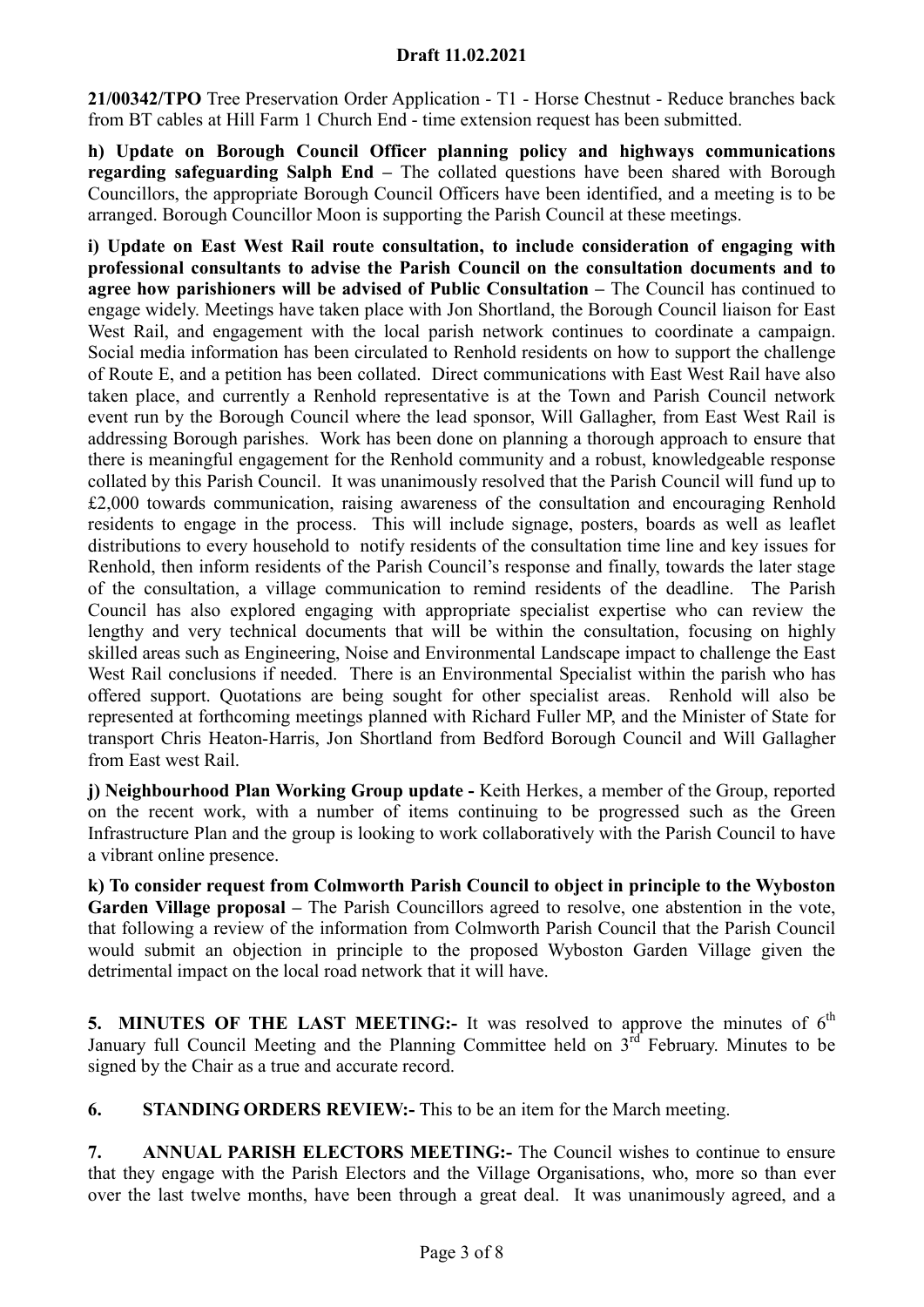resolution passed that the Annual Parish Electors' meeting be held on  $22<sup>nd</sup>$  April as a remote meeting. Meeting invites to be issued to all village organisations.

# 8. FINANCE

### a) Quotations to be considered:

New parish website – Councillors had reviewed the different website provider options including costings. Questions were welcomed and discussed. It was unanimously resolved to engage the services of Bays Media to set up a new website including new emails at a cost of £1,900. It was also unanimously agreed to engage their services for website and social media external management and updates for a period of one year at a cost of £1,140. Cllr. McIver to action.

Appointment of internal auditor – Costings and provider options explored for 2020/21 had been circulated. It was unanimously agreed for Michelle Riches to be appointed as internal auditor, fee of £135, resolution passed.

Installation of new bin at Cranbourne Gardens – The Borough Council is presently undertaking a review of whether to install a bin by the crossing, followed up from the previous meeting. They are currently reviewing the area over a period of time which has not yet passed. Quoted costs considered. Parish Council unanimously agreed to fund the installation of the bin if the Borough Council reject the request. Resolution passed for Plaza Dog / Litter bin £550.00 to include concrete base. Resolution also passed to fund the cost of emptying the bin weekly (£8.74) so annual cost £454.48 to include new bin liner and disposal of rubbish. Clerk to take forward.

Purchase of two additional solar panel units for Vehicle Activated Signs – Quotation of two solar panel units as previously agreed. Councillors unanimously resolved that the quotation be accepted at a cost of £300 per unit, including VAT and delivery - totalling £774.00. Feedback given on installation of the two new posts. April installation expected by Borough Council.

#### b) Invoices to be paid

Barnicoat Ltd Clerking service January £618.92

Mazars external audit fee £360.00 – invoice will be raised with Borough Council for £100.00

JCB Printing Village Magazine stapling January (February issue) £50.00

JCB Printing Village Magazine NPWG Green Infrastructure insert £189.00

Morelock Additional solar panel units £774.00

Unanimously agreed and resolution passed for the payments to be made.

Unanimously agreed and resolution passed for moving to online banking to enable electronic payments of items, keeping aligned to the dual authorisation mandate, Clerk to action.

c) Review of Council expenditure to date for financial year 2020/21 including review of budget plan for 2020/21 - Transaction report and budget analysis for 2020/21 financial year had been circulated to all Parish Councillors. No items of concern noted.

d) External audit financial review of risk assessment – Supporting document circulated incorporating auditor's feedback. Unanimously agreed and resolution passed for the document to be approved.

e) Contracts for review – Administration – Unanimously agreed to appointment a Working Group to review this contract, resolution passed. It was agreed Councillors Qunice, McIver and Dean to feedback recommendations to the next meeting.

Village maintenance – Supporting information circulated. Unanimously agreed and resolved to award the contract to Bill Peet and Son for 2021, Clerk to feedback.

Grass cutting - Supporting information circulated. Unanimously agreed and resolved to award the contract to A R Worboys Ltd for three years. Agreed to reiterate the increase in village cuts. Clerk to feedback.

f) Councillor training opportunities – Circulation of attached BATPC Finance programme. Cllr. McIver to attend, payment of £30 to be issued to BATPC. Resolution passed.

Cllr. Brunsden to give feedback from BATPC training at next meeting.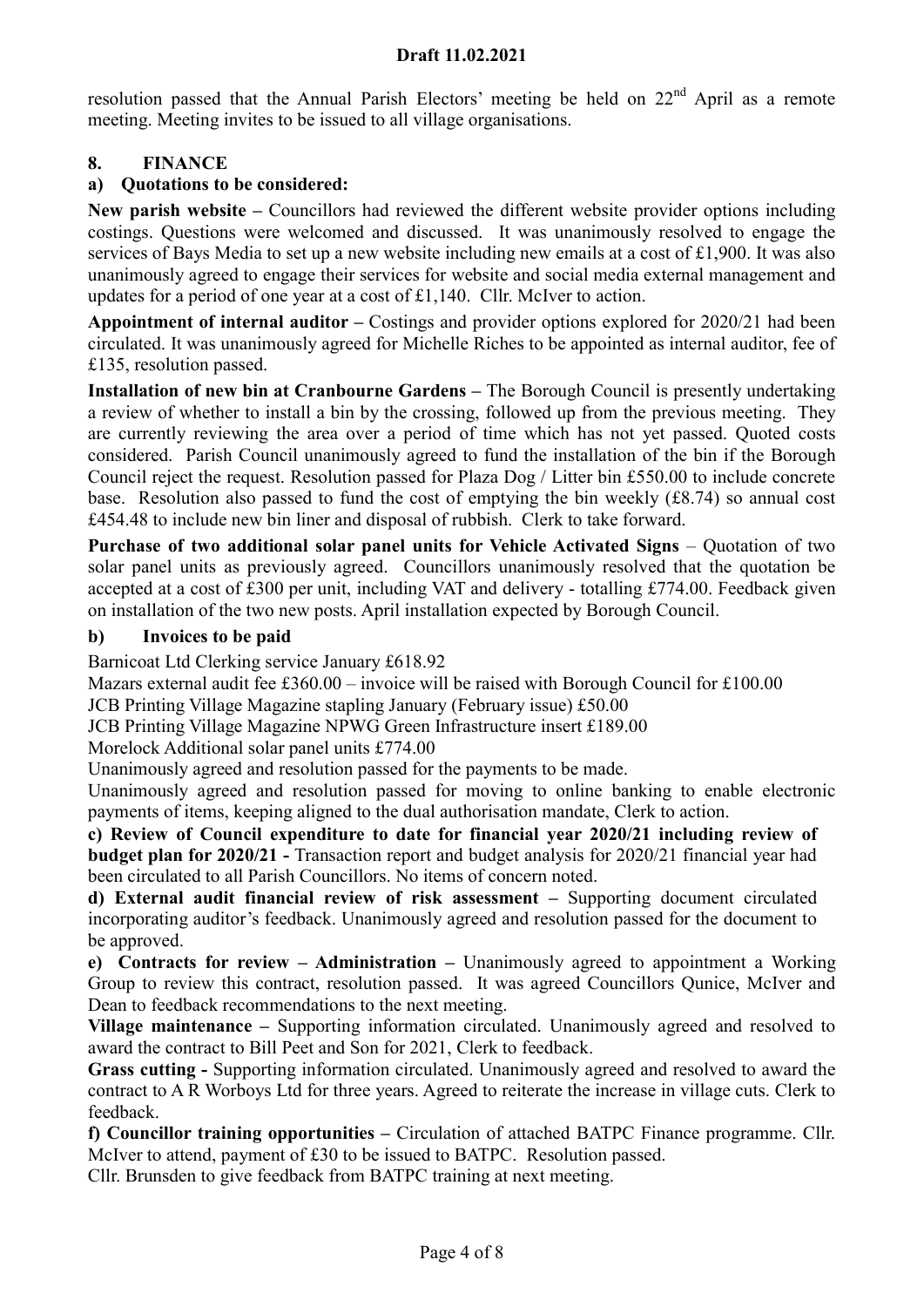9. CORRESPONDENCE AND INFORMATION RECEIVED: - NALC Events Bulletin emails Age Partnership email promoting services BBC Planning weekly list email Village newsletter copy Online playgrounds promotional information BRCC e-bulletin newsletter CPRE update emails Bank statements Crime statistics - forwarded to all ERTA Voluntary Transport email Beds Police newsletter BBC Weekly Licensing list BBC letter acknowledging receipt of planning comments Village magazine article communications Continued communications from NALC and BATPC information and updates on the coronavirus situation and how this impacts local councils Beds Police crime statistics – circulated Parish Council website communications uploading documents NFP Workshops bid writing information Neighbourhood Plan Working Group communications Communications with Bedford Borough regarding application PNEW/504/20 – Great Water Meadow, St Neots Road Applicant communications regarding PNEW/504/20 – Great Water Meadow, St Neots Road Renhold Parish VAS data summary for Dec 2020 and Jan 2021 Great Barford Neighbourhood Development Plan - Pre-submission consultation acknowledgement of response Resident communication regarding circulation list BATPC Councillor Finance Training – circulated BBC Bedford Borough Local Plan - Call for sites and Issues and options information – circulated BATPC London Luton Airport – Arrival flightpaths consultation – Two weeks to go BBC Planning Officer communications regarding extension for Parish Council comments submission – Planning Committee notified BATPC HM Land Registry communication Parish & Town Council Network - Thursday 11th February, 7.00pm - circulated Changes to the flight path at Luton airport CPRE Bedfordshire briefing BBC Parish Clerks - Changes to contact details BATPC update on LGA 1972 s 137, 2021-22 Press Release - Milton Keynes Community Boat has been named Letter from BATPC Chairman BATPC information on Annual Council Meeting (May 2021) & Annual Parish Meeting (1st March-1st June 2021) BBC Officer communication reporting he Church End barn utility box and downpipe issues BBC Officer communications regarding Odin Close replacement dog bin lid and request for new bin by the crossing at Cranbourne Gardens BBC Officer communication regarding children playing signs Colmworth Parish Council communications regarding Wyboston Garden Village BATPC Training booking communications Village Magazine delivery update communications BBC Highways Heldpesk vehicle activated signs in Hookhams Lane and Ravensden Road not working reported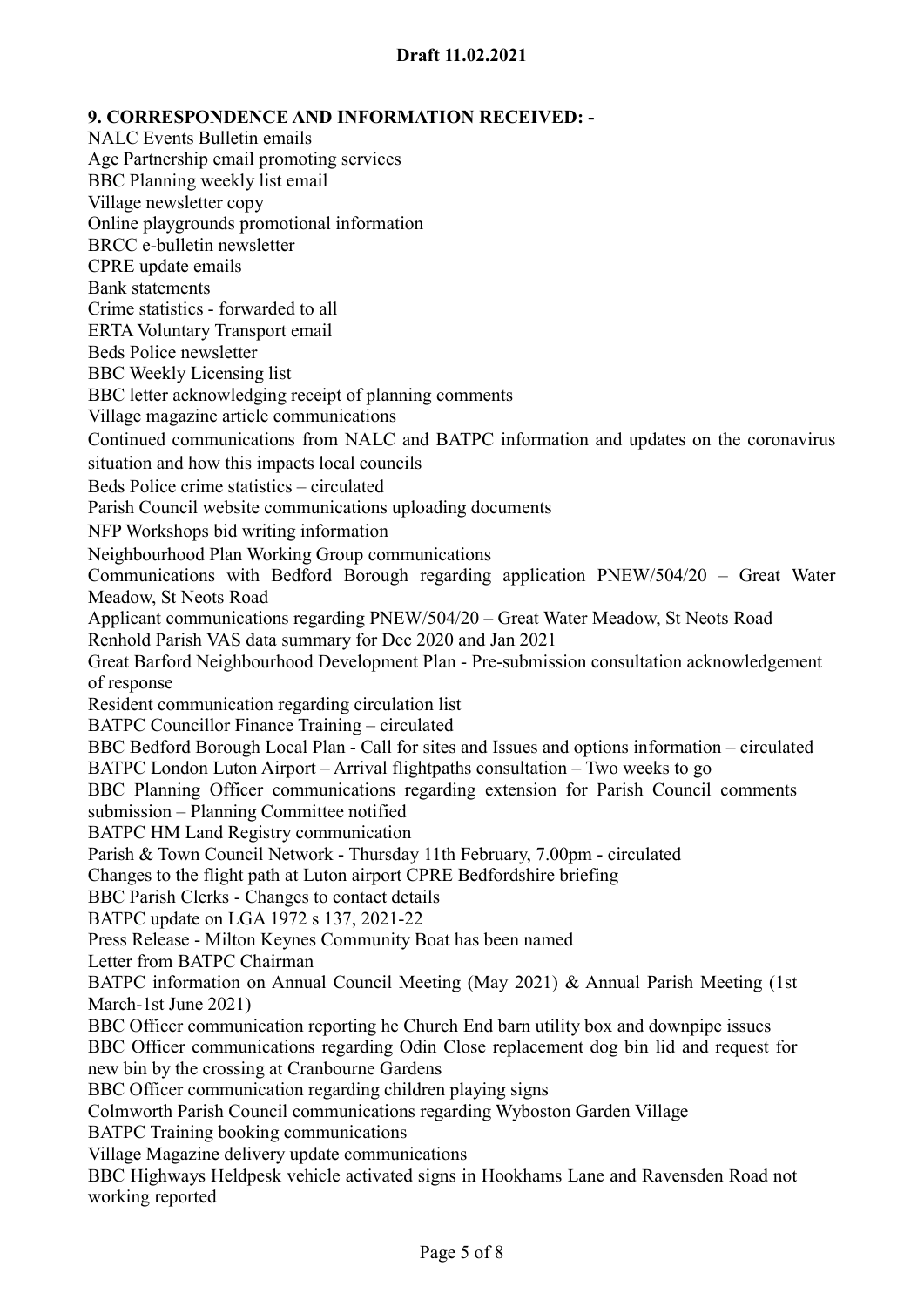Morelock communications regarding additional solar panel units ERTA Voluntary Transport email communications – forwarded relevant ones on to Councillors BBC Officer communications regarding East West Rail Christmas flooding communications from Borough Councillor New PCSO covering the local area information from Bedfordshire Police – forwarded Communications to Renhold Neighbourhood Plan regarding land at Hookhams Lane, Salph End from planning consultant Resident concern with drug dealing at Church End bus stop communications Borough Council communications regarding precept overpayment 2019/20 impacting on external audit fee BBC Officer feedback communications from PC comments regarding 20/02758/TPO – forwarded A R Worboys quotation received - circulated Bill Peet & Son quotations received – circulated Resident communications regarding EWR Co - Peloton Spotlight EWR Conference Event – responded to Councillor concern over lighting of cemetery extension – followed up Communications regarding new website provider options for consideration East West Rail  $\vert \pounds 760$ m commitment to support next phase email Member of the public communication regarding East West Rail response from Renhold Parish Council – circulated and responded to Resident request to join the February Parish Council meeting – responded and arranged BBC Tree Officer communications regarding tree planting Information on a new Covid-19 bench design Request for double yellow lines in Cranbourne Gardens – responded to and assessment of issue being undertaken, ahead of being a future consideration Councillor communication following contact from a representative of the Renhold PCC regarding churchyard capacity – followed up Communications to Renhold Parish Council regarding land at Wilden Road from planning consultant wishing to put site forward - circulated High Sheriff Messages and Articles for Newsletters in Parish Councils Resident communication regarding flood issues and local planning – responded to and forwarded to Planning Committee Information regarding Petition to Bedford Borough Council re the East-West Rail Decision – circulated Potential internal auditor communications – agenda item Planning application decisions to be noted:

20/02957/FUL First floor side extension over existing garage. Entrance alterations & ramp addition to create improved accessibility at 12 Thor Drive - Permitted

20/02751/CPNQ Prior Notification for Change of Use from an agricultural building to a dwellinghouse(s) (Use Class C3) including associated building operations reasonably necessary to convert the building. This is not a planning application because it relates to development that is permitted by Government Regulation. It will not therefore be reported to the Planning Committee but considered by Officers under delegated powers. Comments received will be considered but if notification of a decision is not made to the Applicant within 56 days of the date of registration of the proposal, it can proceed. If Officers confirm that the development can proceed, it must be completed within a period of 3 years starting with the prior approval date at Barn East Of 67 Church End – Permitted

20/02633/FUL Two storey side extension with single storey link to garage conversion at 2 Silverburn Close – Permitted

20/02630/FUL Loft conversion with dormers front and rear, windows to both gables at 50 Lady Mayor Drive – Permitted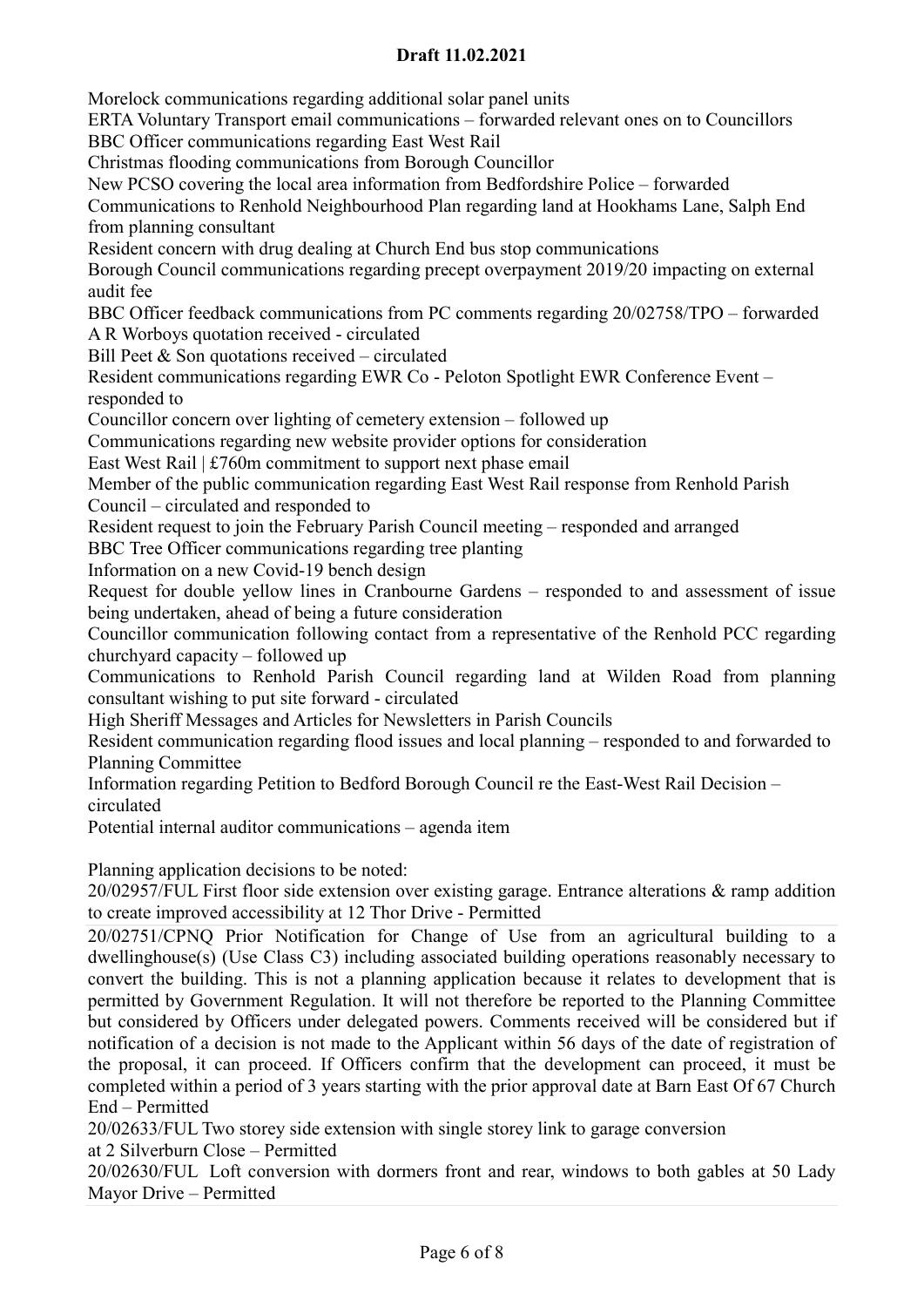20/02471/FUL Demolition of conservatory and erection of two storey rear extension at 33 Becher Close - Permitted

20/02386/FUL Dormer extension/loft conversion with apex roofed dormer to front, box dormer to rear and hip to gable extended area, tile hanging to match existing roof surface at 14 Church End - Permitted

20/02170/S73A Retrospective application for Holiday cabin to be used between 1st March and 31st October at Red Robin Lodge Water Lane - Refused

Clerk outlined some items for information only:

- Planning responses submitted
- Borough Tree Officer communications offering tree planting opportunities near the parish
- Borough Council Officer communications regarding tree protection Renhold follow up sent
- Litter pick  $9^{th}$  January 2021 postponement email communication circulated
- Precept collection form submitted to local authority
- Great Barford Neighbourhood Plan consultation response submitted
- Parish Council representation made at Licensing Committee PNEW/504/20 Licensing Application at Water Meadows in the grounds of Howbury Hall by The Full Effect Ltd
- Odin Close dog waste bin replacement lid follow up with Borough Officer
- Hookhams Lane bin request follow up by Borough Officer to reject request for new bin needed by Wentworth Way roundabout and path near brook
- Landowner and Borough Council communications regarding access to field at rear of Church
- Asset inspections undertaken, future agenda item
- Replacement children playing signs for Cranbourne Gardens as the incorrect ones being installed follow up
- Follow up regarding utility box at Church End on listed building along with downpipe discharging directly onto verge was done, Officer on maternity leave, no feedback from colleague, has been chased.
- Neighbourhood Plan Working Group expenditure separated out
- Ongoing for Clerk to ask Borough Council what additional services the Parish Council could be asked to take on given the Borough Council's significant budget challenges
- Cllr Brunsden attended BATPC training presentation circulated to all
- BBC Highways Heldpesk vehicle activated signs in Hookhams Lane and Ravensden Road not working reported, fixed
- Communications to Renhold Neighbourhood Plan/Parish Council regarding land in the parish from two planning consultants wishing to put their land forward
- Resident concern with drug dealing at Church End bus stop communications followed up with engagement with Borough Council anti-social behaviour team and local Police
- Borough Council confirmation external audit additional cost will be reimbursed by local authority, invoice to be raised
- Renhold Brook debris after flooding was followed up by Cllr. Ouince
- Councillor concern over lighting of cemetery extension followed up, response circulated
- Request for double yellow lines in Cranbourne Gardens from resident, response sent
- Parking on verges Hookhams Lane concern raised, Borough Cllr. McHugh clarified